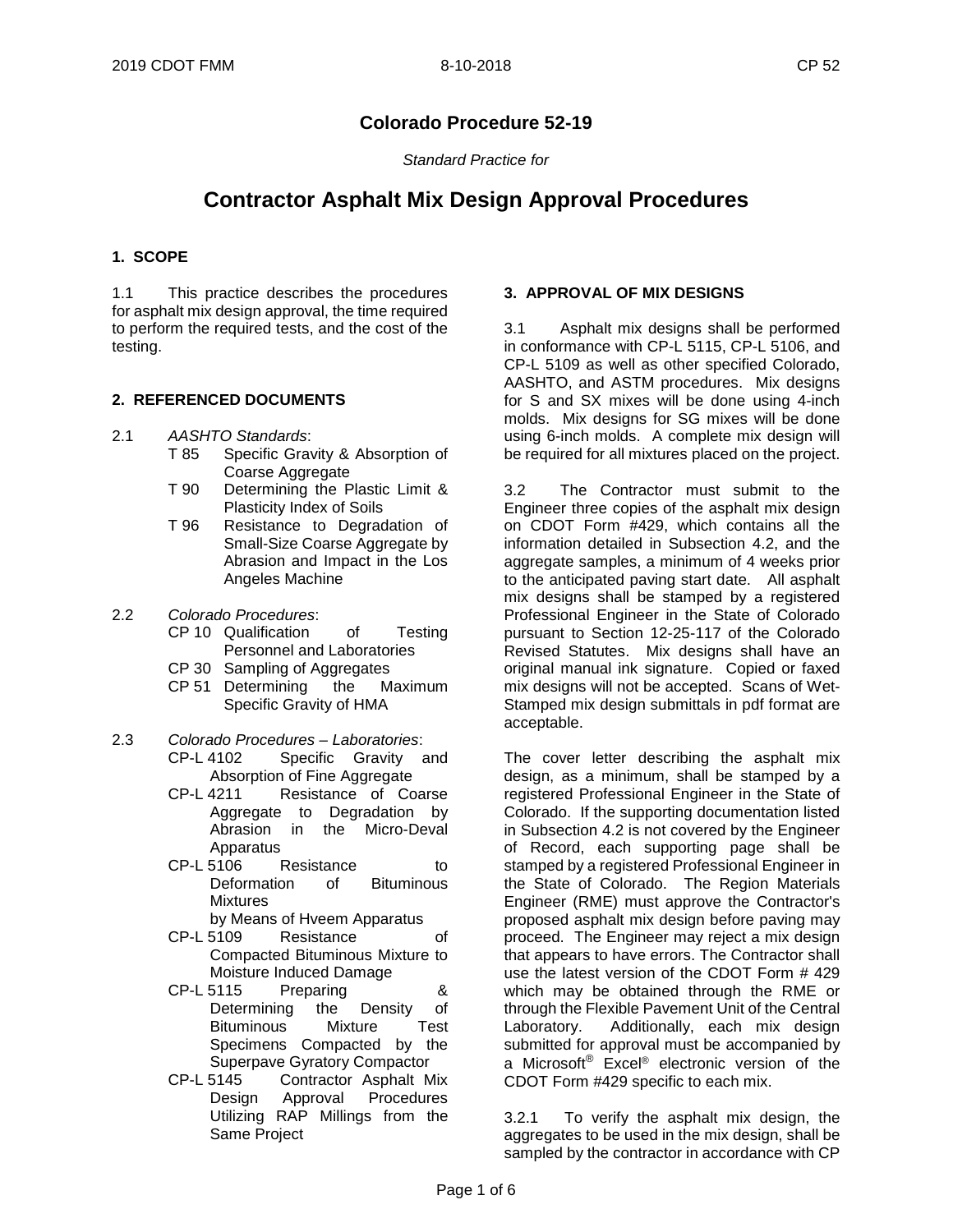30 and split in accordance with CP 32 in the presence of the Engineer. The split aggregates shall be tested by the Contractor and CDOT Central Laboratory Concrete/Physical Properties Unit. The aggregates shall be tested for: Gradation (CP 31), Aggregate Specific Gravity and Absorption, (AASHTO T 85 & CP-L 4102) and Plastic Index (AASHTO T 90). The Engineer will coordinate with the Region Materials Engineer to determine the need to run the Micro-Deval (CP-L 4211) and/or the Los Angeles Abrasion (AASHTO T 96).

**NOTE 1:** If the combined aggregate specific gravity of the contractor's asphalt mix design is not within 0.020 of the test results for the combined aggregates derived from the CDOT Central Laboratory testing as specified in Subsection 3.2.1, the Contractor and CDOT Central Laboratory shall both recheck calculations, retest, and/or resample/retest as needed until the resulting mix combined aggregate specific gravities agree to within 0.020. The contractor's aggregate specific gravity values will then be used to calculate the HMA mixture volumetric properties. At the discretion of the Region Materials Engineer, the use of the aggregate test results from the CDOT Central Laboratory as listed in Subsection 3.2.1 may be allowed for mix development only if all other mix design criteria are met when using Central Laboratories test results. The mix design criteria that must be met includes minimum VMA and VFA criteria and dust to asphalt ratio, as required by the Contract.

3.2.2 The Reclaimed Asphalt Pavement (RAP) to be used shall be sampled by the contractor in accordance with CP 30, in the presence of the Engineer, and will be tested by the Flexible Pavement Unit of the CDOT Central Laboratory. The RAP shall be tested for: Asphalt Binder Content (uncorrected) and Gradation (uncorrected) (CP-L 5120) and Effective Specific Gravity (CP 51, Method B). Two individual samples are used to determine the average Asphalt Binder Content and Gradation.

3.3 The asphalt mix design cannot be approved when the laboratory trial, binder data, or aggregate data possess results from tests performed more than one year in the past.

If the Form #429 submitted is from a mix design developed more than 2 months prior, the Region Materials Engineer may request additional aggregate data meeting the requirements of Subsection 4.3 (1) B and C be provided.

Based on the new data provided, the Region Materials Engineer may require additional testing.

If the average gradation for any material on any individual sieve varies by more than 5 percent from design gradation or 2 percent on the #200 sieve, or the combined gradation based on the averages varies by more than 3 percent on any sieve or 1 percent on the #200 sieve, a one point verification, performed at the design optimum asphalt content, may be required using current production aggregate.

The results of the one point verification shall meet the project design specifications. In addition, the results for air voids and voids in mineral aggregate shall be within 1 percent of design target. If the one point does not meet these criteria a new mix design may be required by the Region Materials Engineer.

3.4 If all tests conform to the specifications, a CDOT Form #43 (Job Mix Formula) will be executed.

3.5 All mix design properties must satisfy Table 403-1 from the Project Special Provisions. The CDOT Form #43 will establish construction targets for Asphalt Content and all mix properties at Air Voids up to 1.0% below the mix design optimum.

3.6 After an asphalt mix design is approved for use, binder changes shall be handled as follows:

3.6.1 If the Supplier remains the same, but the binder used changes, such that future binder supply to a project will come from a different refinery, different terminal, or be a different formulation that could potentially affect mix properties, a one point check at the Form #43 target AC content shall be done by the Contractor to verify that asphalt mix design properties are still valid. The one point check verification shall be reviewed and stamped by a registered Professional Engineer in the State of Colorado and shall be submitted to the Engineer. Production shall not commence until one point verification is completed and is approved by the RME. A new mix design shall be required if the one point check is not accepted by the RME. If the supplier is changing terminal location and both locations utilize the same formulation, the one point check may be waived with concurrence from the RME.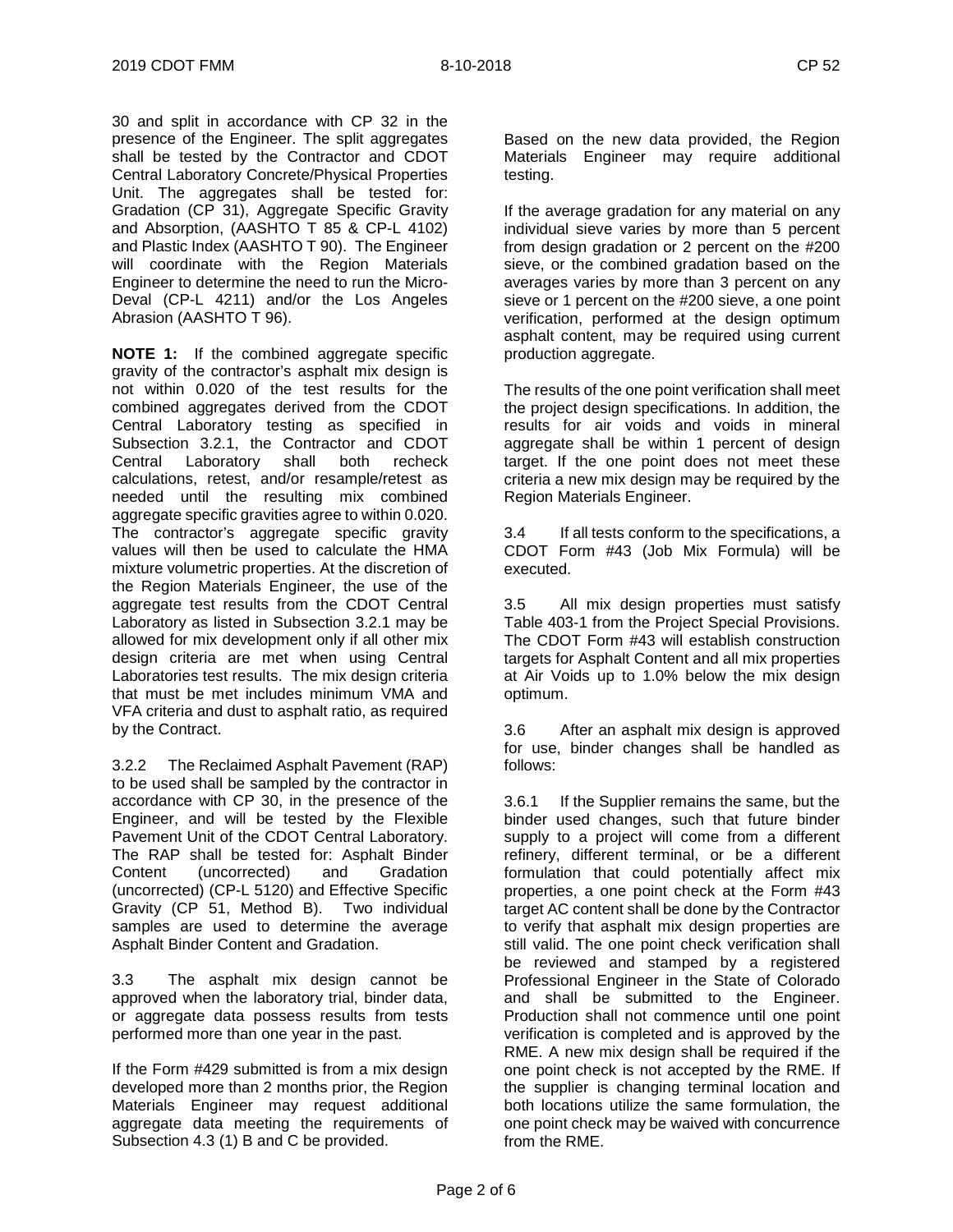3.6.2 If the Supplier or grade changes, a new asphalt mix design shall be submitted for approval.

#### **4. MIX DESIGN REQUIREMENTS**

4.1 Labs and personnel providing asphalt mix designs shall comply with the requirements listed in CP 10.

4.2 Cover Letter – A cover letter including the following:

- Laboratory name & address
- Supplier's name & address
- Supplier's mix design number
- Date of trial batch testing
- Source of all mix design components
- Stamped & signed by a Professional Engineer registered in the State of Colorado

4.3 It is recommended that a complete mix design consisting of test results from three trial blends (in accordance with Superpave Mix Design SP-2) be conducted when the materials sources used in the mix design have not been verified on past CDOT projects. A complete mix design must contain all of the following:

- (1) For each aggregate stockpile:
	- A. Aggregate source
	- B. Target gradation along with gradation results from at least the 10 most current samples taken during production. These samples shall have been sampled and tested within two months (see Note 2) of submitting the mix design.
	- C. Coarse Aggregate Bulk specific gravity and fine aggregate bulk specific gravity from at least the 3 most current samples taken during production. These samples shall have been sampled and tested within two months (see Note 3) of submitting the Mix Design.
	- D. Atterberg limits.
	- E. Los Angeles Abrasion.
	- F. Statistical data for the Apparent Specific Gravity and Bulk Specific Gravity.
- (2) Reclaimed asphalt pavement (RAP) if used shall include the source and following statistical data from at least 10 samples tested within two months (see Note 2) of mix design submittal:
	- A. Percent RAP Binder Content AASHTO T-164, Method A or B, or CP-L 5120 if correction established per Revision of 401 – Reclaimed Asphalt Pavement.
	- B. RAP Aggregate Gradation CP 31.
	- C. Effective Specific Gravity.
	- D. Uniformity Calculations for the Processed RAP, to include Binder Content and Aggregate Gradation.

**NOTE 2:** The RAP aggregate bulk specific gravity will be back-calculated using an assumed average aggregate water absorption of 1.01%. The corresponding assumed aggregate asphalt absorption will be 0.61%.

(3) Reclaimed asphalt shingles (RAS) if used, shall include the source and following statistical data from at least 10 samples tested within two months (see Note 2) of mix design submittal:

- A. Percent Asphalt AASHTO T-164, Method A or B, or CP-L 5120 if correction established per Revision of 401 – Reclaimed Asphalt Shingles.
- B. RAS Aggregate Gradation AASHTO PP 53.
- C. Effective Specific Gravity (in lieu of the RAS aggregate specific gravity – AASHTO PP 53.
- D. Uniformity Calculations for the RAS to include gradation (on the processed RAS material), Asphalt Binder Content, and Percent Passing #200 Sieve (on the extracted RAS aggregate).
- E. A copy of the RAS QC Plan from the contractor or RAS supplier per Section 401.

**NOTE 3:** If the material used in the mixture design submittal was crushed/stockpiled more than two months prior to submitting the design for approval, the required 10 gradation sample results shall be the 10 most recent to the submittal date.

**NOTE 4:** If the material used in the mixture design submittal was crushed/stockpiled more than two months prior to submitting the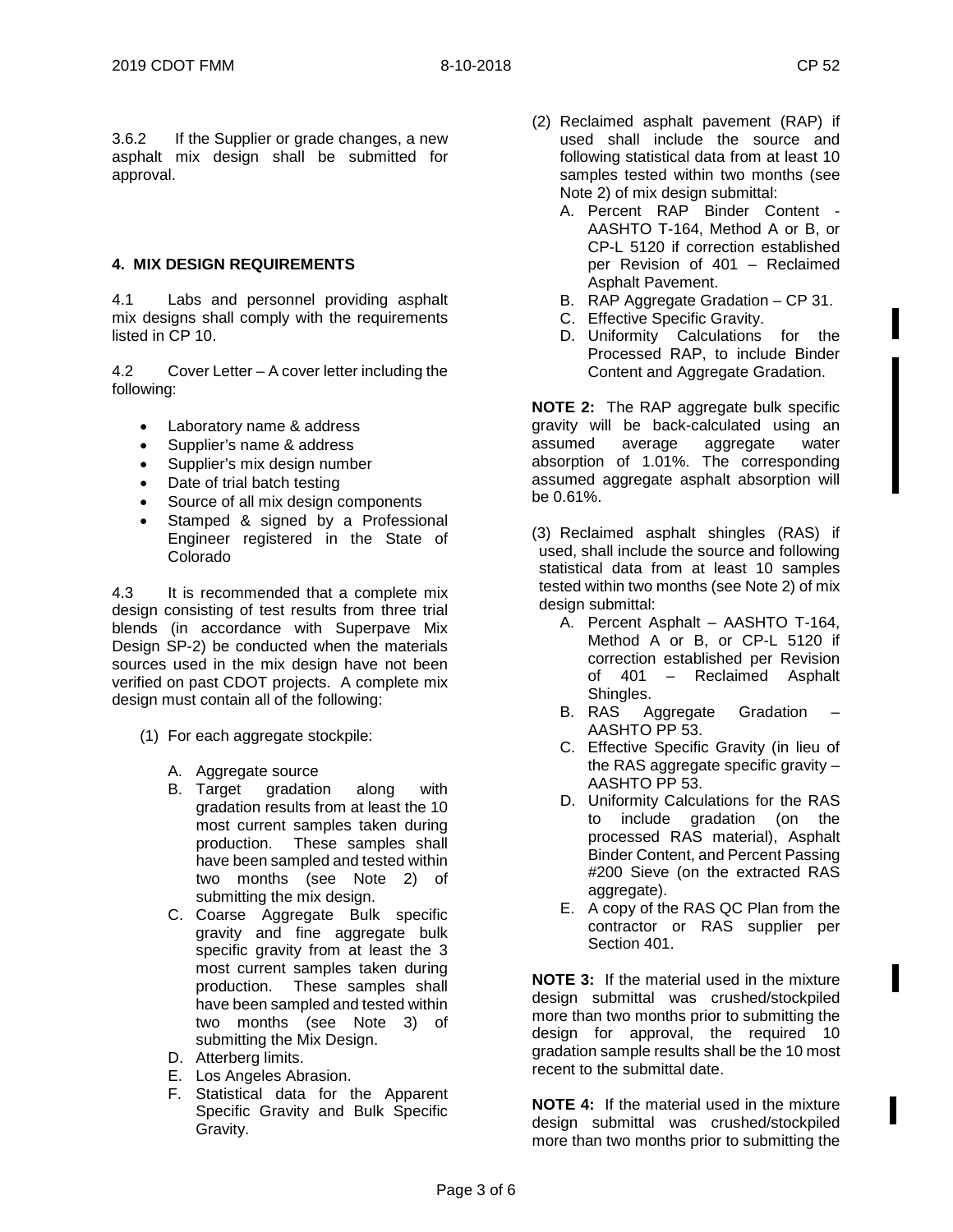design for approval, the required 3 aggregate bulk specific gravities shall be the 3 most recent to the submittal date.

- (4) Combined Aggregate Properties:
	- A. Percentage of each aggregate used,
	- B. Combined Aggregate Gradation and Virgin Aggregate Gradation.
	- C. Sand Equivalent.
	- D. Fine Aggregate Bulk Specific Gravity andCoarse Aggregate Bulk Specific Gravity on the virgin portion of the mix aggregates.
	- E. Fine Aggregate Angularity.
	- F. Combined Aggregate, Apparent and Bulk Specific Gravity.
	- G. Fractured Faces.
	- H. Micro-Deval according to CP-L 4211.
	- I. Effective Specific Gravity.
- (5) Source and grade of asphalt cement from a CDOT Certified Binder Supplier as listed on the CDOT APL. Use the actual specific gravity of the asphalt cement in calculations.
- (6) Hydrated Lime Provide the Contractor's APL-QML Verification (AQV).
- (7) Name and percentage of each additive.
- (8) For each asphalt content tested:
	- A. Voids in Mineral Aggregate (VMA) @ Ndes.
	- B. Dust to Asphalt ratio.
	- C. Percent Voids Filled with Asphalt  $(VFA)$   $@$   $N_{des.}$
	- D. Hveem Stability (@N<sub>des</sub>) for Grading S and Grading SX mixes only.
	- E. Maximum Theoretical Specific Gravity,
	- F. Bulk specific gravity  $@$  N<sub>des</sub>.
	- G. Air voids, Voids in Total Mix (VTM) @ N<sub>des</sub>.

(9) Graphs of stability, Air Voids, VMA, VFA and virgin effective AC content (for RAP/RAS mixtures) vs. total Asphalt content.

(10)Lottman and wet/dry tensile strength at optimum asphalt content.

(11) A 0.45 power plot of the proposed combined aggregate gradation, with maximum density line and control points included.

- (12) For SMA, submit the following additional aggregate information:
	- A. Bulk Specific Gravity of the coarseaggregate fraction.
	- B. Unit weight of the coarse aggregate fraction in the dry-rodded condition.
	- C. Draindown test results (at production temperature).
	- D. Mineral filler gradation (for limestone dust); or, plasticity index, hydrometer analysis, gradation, calcium oxide content, and modified Rigden Voids (if alternate mineral fillers are used).
- (13) For Warm Mix Asphalt, submit the following additional information.
	- A. Contractor WMA Design Considerations:
		- i. A brief summary of mix design practices with WMA technology if different from HMA procedures.
		- ii. WMA deviations from CDOT design and acceptance criteria. All mix will be tested for acceptance in accordance with existing HMA procedures. Significant deviation from these criteria will require an experimental feature in accordance with PD 1401.1.
	- B. WMA Production Considerations:
		- i. Summary of equipment and plant requirements to control WMA production.
		- ii. For WMA mixtures provide data illustrating differences between mix design properties and the anticipated WMA production properties. WMA volumetric targets may be adjusted as approved by the RME. See CP-59 for details on the required data to be submitted.
		- iii. If the WMA produced on the project fails mixture verification, goes in to condition red, or if the asphalt plant fails to satisfy the WMA production controls outlined in the submittal for WMA approval, WMA production shall cease, written explanation shall be provided for the failures, and production may be required to revert to conventional HMA. WMA mix design submittals shall include a summary of contractor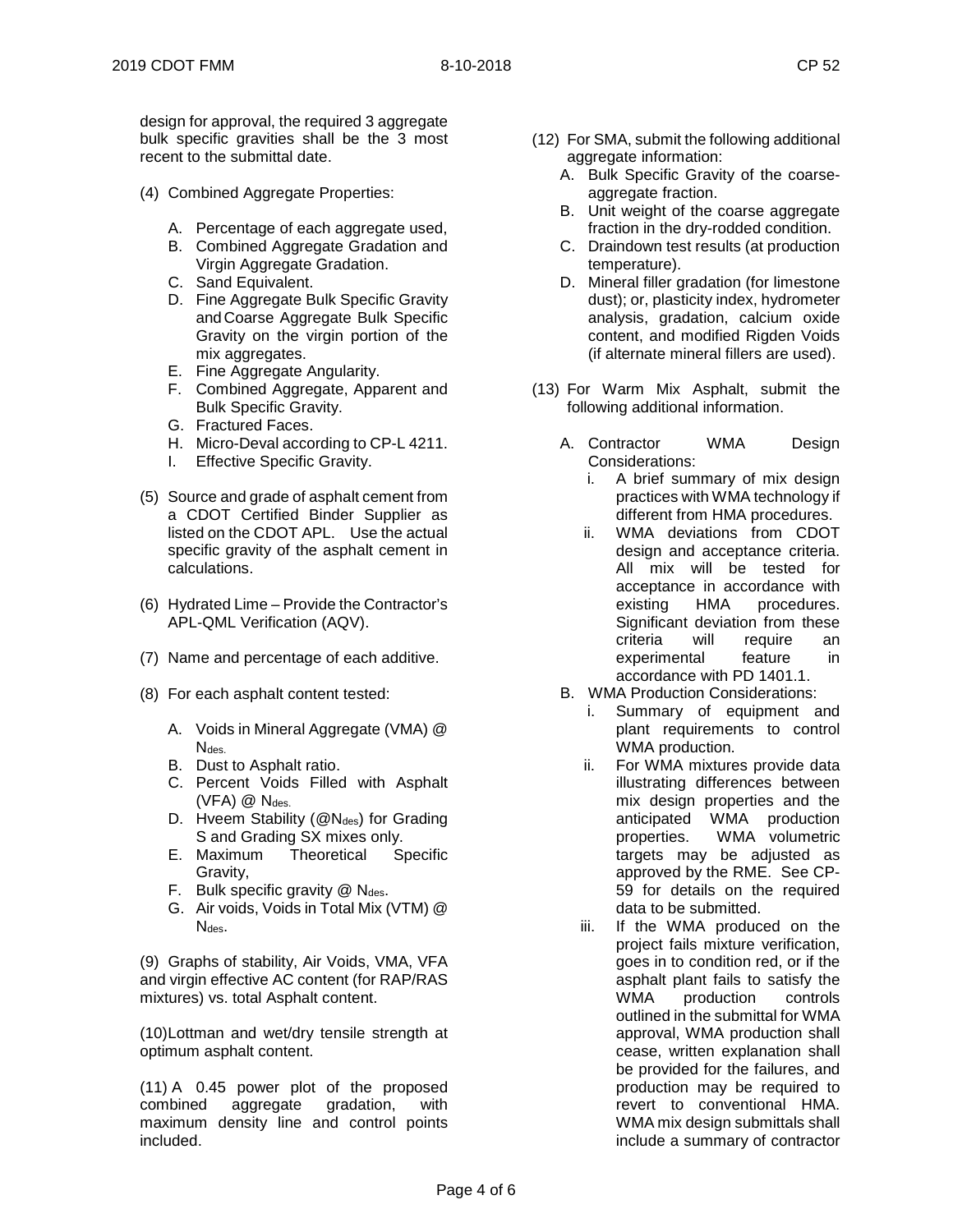- C. WMA Contacts:
	- i. WMA product manufacturer representative name, email, and phone number.
	- ii. Name, email, and phone number of WMA product manufacturer representative who will be available during construction.

### **5. CONTRACTOR CHECKS**

5.1 If a contractor wishes to check a test result with CDOT, they should make arrangements with the Flexible Pavement Unit or Physical Properties Unit of the CDOT Staff Materials Laboratory, depending upon the properties (mix or aggregate) that are to be tested. The Unit will work one-on-one with the contractor, as time permits, to improve inter-lab agreement. The testing will not be a part of the mix design process.

#### **6. COST OF MIX AGGREGATE TESTING**

6.1 CDOT Staff Materials Laboratory will conduct one complete set of mix aggregate tests at no cost to the Contractor upon receipt of a completed asphalt mix design submittal from the Contractor. (See Subsection 3.2.1) The Contractor must pay \$500 per aggregate for each subsequent set of mix aggregate tests performed by the CDOT Central Laboratory. The Project Engineer will document the additional tests performed and the appropriate charges will be passed through to the Contractor.

#### **7. TIME REQUIRED FOR AGGREGATE TESTS**

7.1 Reference the Laboratory Test Time table located in the Appendix of the Field Materials Manual.

#### **8. RECORD**

8.1 CDOT Form # 429 is used. It is available electronically from the Central Lab at 303-398- 6576 or from the Region Materials Engineers. See Chapter 400 for an example and instructions on the use of this form.

8.2 All requests for mix design information shall be made under the Colorado Open Records Act and shall follow CDOT Procedural Directives 25.2, 51.2, and 51.3.